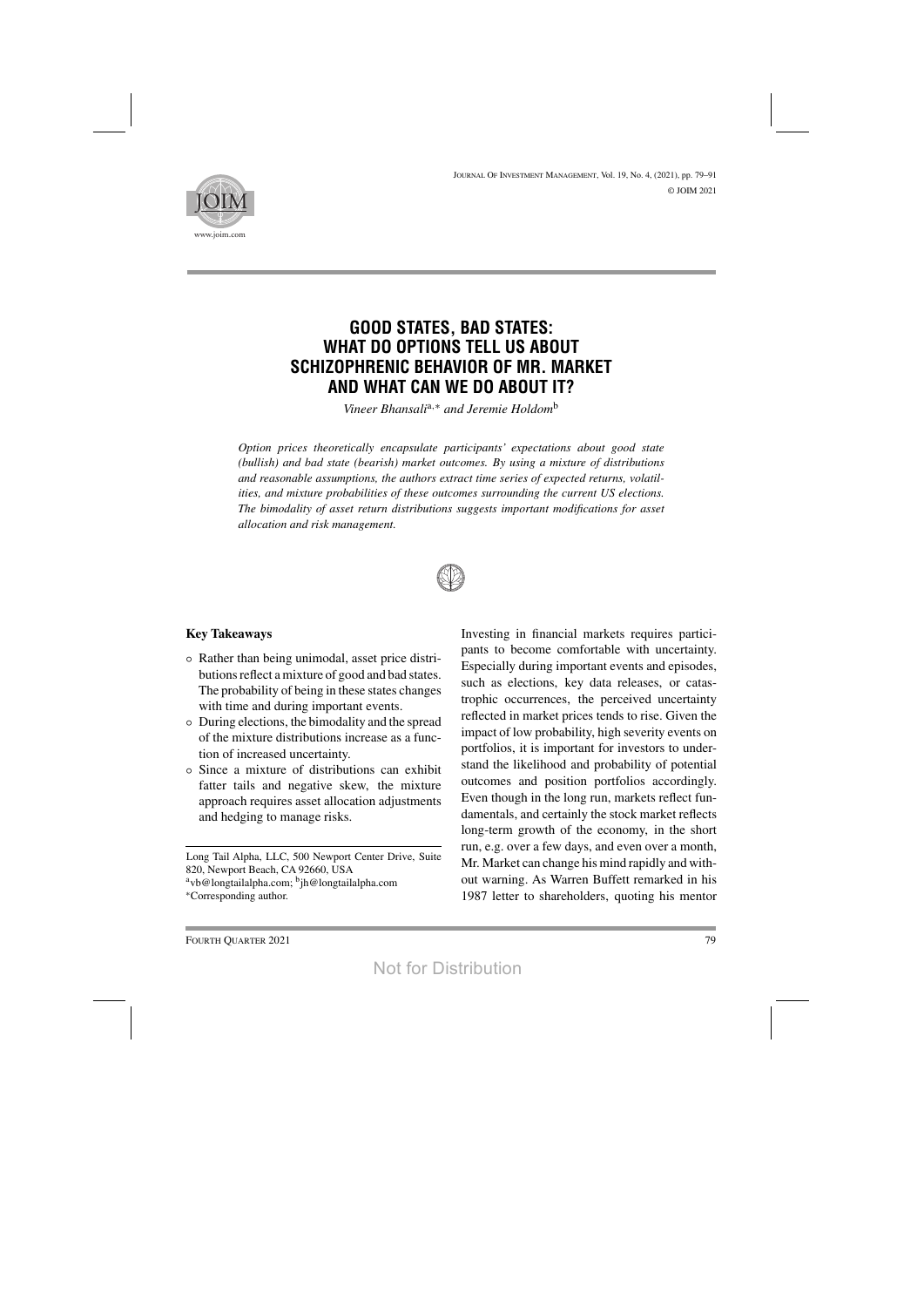### Ben Graham:

*Even though the business that the two of you own may have economic characteristicsthat are stable, Mr. Market's quotations will be anything but. For, sad to say, the poor fellow has incurable emotional problems. At times he feels euphoric and can see only the favorable factors affecting the business. When in that mood, he names a very high buy-sell price because he fears that you will snap up his interest and rob him of imminent gains. At other times he is depressed and can see nothing but trouble ahead for both the business and the world. On these occasions, he will name a very low price, since he is terrified that you will unload your interest on him.*

Options markets in principle encapsulate the views of all market participants, aggregating in prices the mixture of both pessimists and optimists. Additionally, options markets not only allow investors to extract information about the uncertainty prevalent in themarkets but also allow investors to use this information to buy or sell the options themselves. This feedback mechanism can thus potentially influence further estimation of the uncertainty. Once the options markets themselves reach a locally stable point, it is possible to quantify the uncertainty in the form of implied probability distributions, and investors can overlay their own probabilistic forecasts on top of the market pricing to take advantage of perceived mispricing by market participants in the aggregate.

While the standard approach follows extracting a uni-modal implied distribution from option prices, our approach differs by imposing a very simple bimodal structure on the markets, and thus extracting the market's probability of being in a "good" state or in a "bad" state from locally stable options prices before and after important events. In the good state the markets are posited to have positive expected returns, and in the bad state the markets have a negative expected return. The probability of being in the states is

the quantification of the market's perception of how likely we are to end up in one of these states.

We hasten to add that none of the techniques in this paper are new or original. However, we think that the simple yet revealing approach we utilize in the context of recent market events is of critical importance for investor asset allocation decisions. Indeed, many techniques have been developed (see e.g. Breeden and Litzenberger, 1978) to extract the risk-neutral probability distribution of outcomes from option prices. In this paper, we go one step further: we take option prices over various recent events and fit them to a bimodal distribution formed as a mixture of two lognormal distributions. This formulation requires the estimation of five parameters corresponding to the mean and standard deviation of the two lognormal distributions and the mixture probability. With this simple yet parsimonious formulation, we can ask three main questions:

- (1) What do the component distributions tell us about the expectations of risk and return in "good" (bull market), and "bad" (bear market) states? How do these expectations evolve with time as a function of major market events?
- (2) Does the probability of being in bull or bear states change significantly over time, especially during market crises and other significant market events?
- (3) Does the knowledge gained about the mixtures forming the actual implied distribution change optimal asset allocation and risk management techniques?

Our main findings regarding the first question are that the shape of the implied return distributions changes significantly during normal and stressed market situations, and in particular the uncertainty in both distributions changes significantly during market stresses. Regarding the second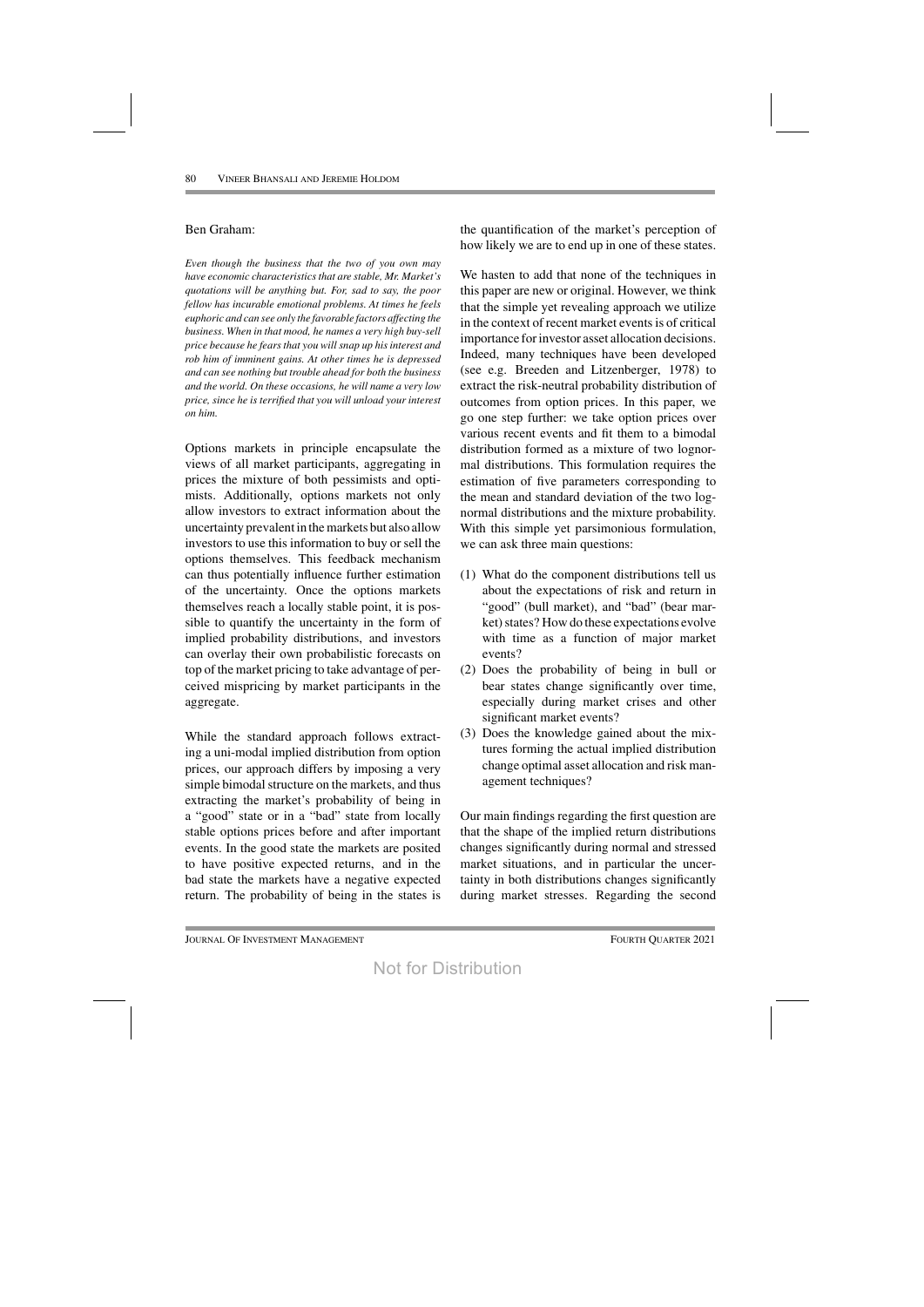question, we find that the probability of being in bull states and bear states during the period that our options data covers is relatively stable, which was a somewhat surprising result, given the general belief both in the practitioner and behavioral finance literature that variation in subjective probabilities play the dominant role in shaping perceptions of risk and return. Our answer to the third question is that armed with the changing shape and mixture of the bull and bear states, investors can dynamically improve their risk management posture.

Our purpose is to use this simple framework to explain the risk perception of market participants corresponding to two very distinct states. As discussed elsewhere, the possibility of bimodality in asset returns can significantly impact both the optimal asset allocation of investors and the need for hedging (Bhansali, 2013). We have also found that when the probability of one type of event (good or bad) starts to approach unity as implied by the options markets, it can imply overconfidence in aggregate, and the market as a whole is unprepared for a reversal in the consensus.

### **1 Extracting Bull and Bear Market Distributions**

In this section, we describe our simple but parsimonious model. From there, we present the main results for the S&P 500 in special periods of interest, such as the financial crisis and the recent U.S. Presidential elections.

In our model, the expected value of an asset, S, is the probability weighted average of its future payoffs at  $T$  discounted back to the present time

$$
S = e^{-rT} \int f(S_T) S_T dS_T \tag{1}
$$

The probability density function  $f$  is estimated from option prices by taking the second derivative of call option prices with respect to strike (Breeden and Litzenberger, 1978):

$$
f(K) = e^{rT} \frac{d^2 C(K)}{dK^2}
$$

To capture potential bimodality of the distribution, a mixture of lognormals can be used to model  $f$  (Melick and Thomas, 1997). In order to split the probability distribution into two distinct states, i.e. "good" and "bad", or "bull" and "bear", we force  $f$  to be a mixture of two lognormals with mixing probability p. We take  $f_B(K, p)$  to take the form:

$$
f_B(K, p) = p \frac{1}{K\sigma_A \sqrt{2\pi}} \exp\left(\frac{-(\ln(\frac{K}{S}) - \mu_A)^2}{2\sigma_A^2}\right)
$$

$$
+ (1 - p) \frac{1}{K\sigma_B \sqrt{2\pi}}
$$

$$
\times \exp\left(\frac{-(\ln(\frac{K}{S}) - \mu_B)^2}{2\sigma_B^2}\right)
$$

 $\theta = (p, \mu_A, \sigma_A, \mu_B, \sigma_B)'$  are the parameters of the distribution to be estimated. We refer to  $\mu_A$ as good or bull state expectations,  $\sigma_A$  as bull state volatility and correspondingly  $\mu_B$ ,  $\sigma_B$  as the bad or bear state parameters. The probability of being in the bull state is denoted by  $p$ .

The fitting process proceeds asfollows. Similar to Shimko (1993), we first use traded options prices to derive Black–Scholes implied volatilities and fit them to a quartic polynomial. This continuous function of the implied volatility curve is next used in the Black–Scholes formula to generate a continuous curve of option call prices. Finally, finite differencing is applied twice to the call prices to locally approximate the second derivative around the strikes of the original traded options. To fit the parameters of the mixture, we use standard nonlinear least squares.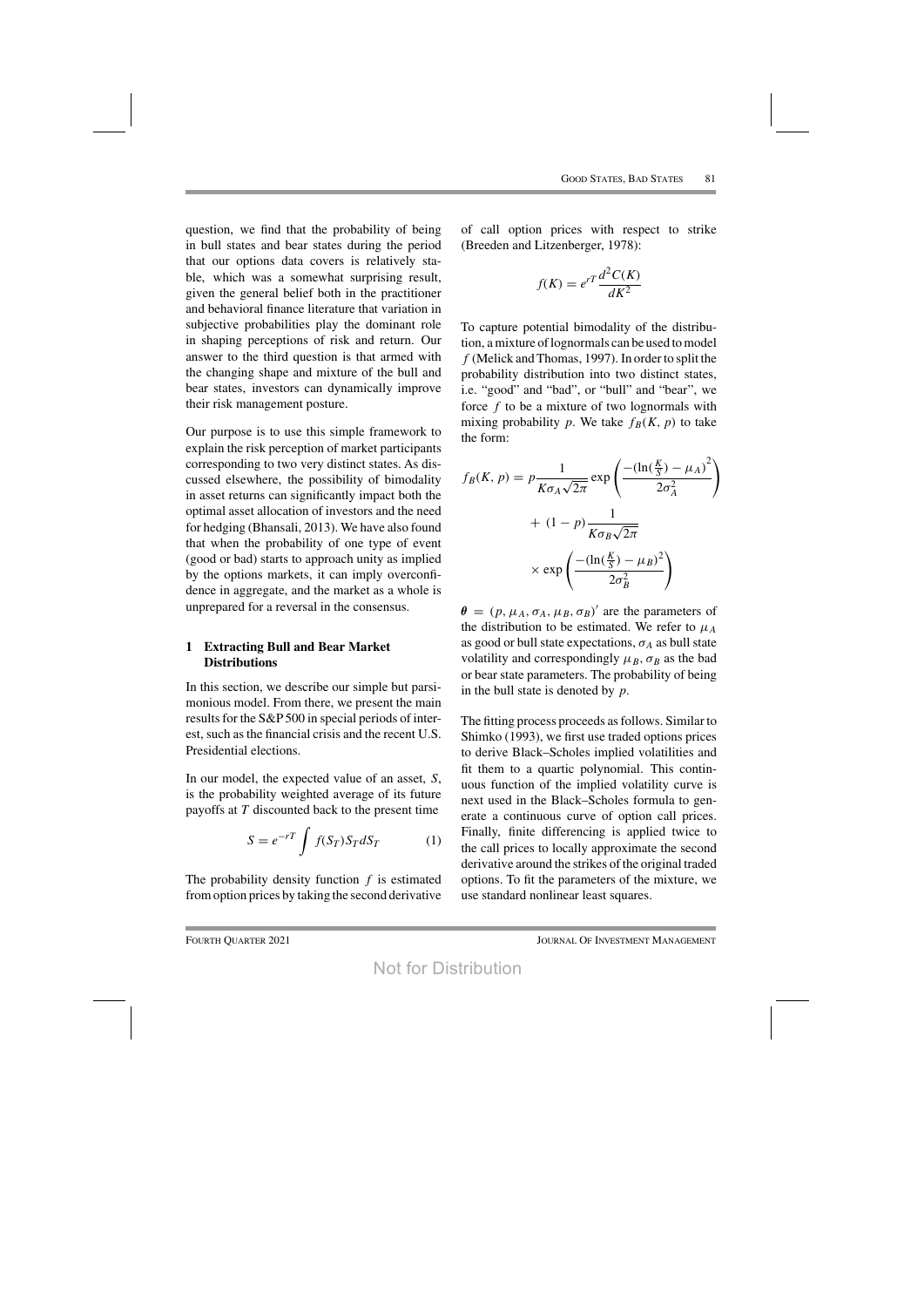## **2 Quantifying Market Bimodality**

The daily set of European option contracts on the S&P 500 index (SPX) are collected from Option-Metrics. The full data period for this paper starts in 01/01/1996 and ends in 10/31/2020, and covers a couple of bull markets, the financial crisis and recovery, the taper tantrum, as well as the recent COVID-19 crisis. From the list of options contracts, only out of the money options are considered since they are most frequently traded. All contracts with zero bids are also removed.

In this section, we estimate the time varying parameters  $\hat{\theta}_t = (\hat{p}, \hat{\mu}_A, \hat{\sigma}_A, \hat{\mu}_B, \hat{\sigma}_B)'_t$  on

a monthly basis using implied volatilities one month out. The subscripts A refer to good states and the subscript B refers to bad states.

Exhibits 1–3 plot the parameters over time. We observe that bear market volatility perception tends to be higher than bull market volatility, i.e.  $\sigma_A < \sigma_B$ , which is clearly related to a high put skew on the S&P 500 index, i.e. the market rationally expects volatility to be higher in bad states.

In Exhibit 1, we display the time series of the bull state probability over the next month. We find that this probability is on average around



*Source*: LongTail Alpha, Bloomberg, OptionMetrics.





*Source*: LongTail Alpha, Bloomberg, OptionMetrics.

Journal Of Investment Management Fourth Quarter 2021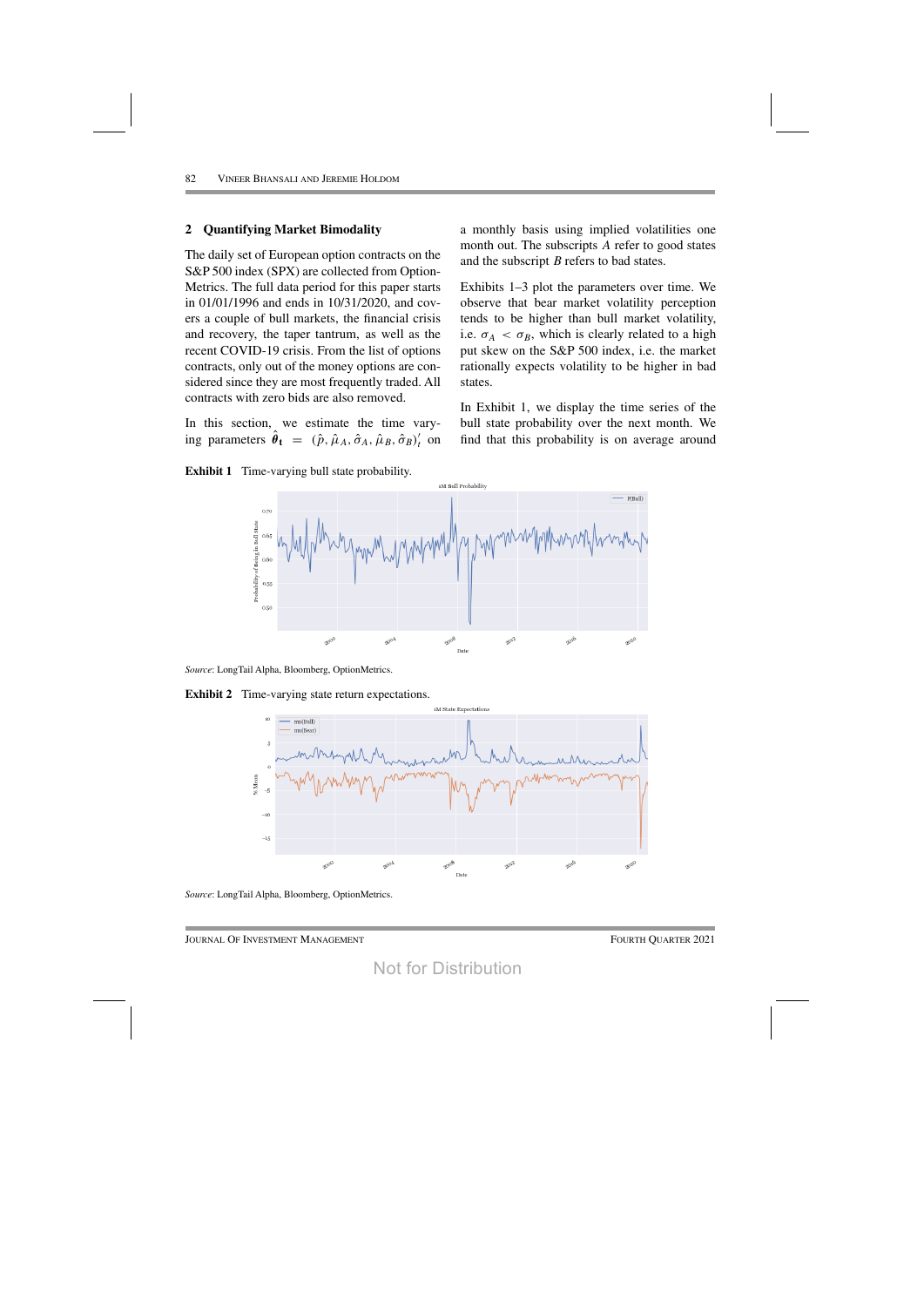**Exhibit 3** Time-varying state volatilities.



*Source*: LongTail Alpha, Bloomberg, OptionMetrics.

**Exhibit 4** Parameter summary statistics for entire sample since 2000–2020.

|       |                   |                                     |       | P(bull) $\mu$ (bull) $\sigma$ (bull) $\mu$ (bear) $\sigma$ (bear) |       |  |  |
|-------|-------------------|-------------------------------------|-------|-------------------------------------------------------------------|-------|--|--|
|       | (a) Entire sample |                                     |       |                                                                   |       |  |  |
| Count | 298               | 298                                 | 298   | 298                                                               | 298   |  |  |
| Mean  | 0.63              | 1.56                                | 3.31  | $-3.10$                                                           | 5.82  |  |  |
| Std   | 0.02              | 1.22                                | 1.31  | 1.73                                                              | 2.69  |  |  |
| Min   | 0.46              | $-0.01$                             | 1.35  | $-17.18$                                                          | 2.18  |  |  |
| 25%   | 0.62              | 0.77                                | 2.37  | $-3.63$                                                           | 3.83  |  |  |
| 50%   | 0.63              | 1.21                                | 3.10  | $-2.69$                                                           | 5.20  |  |  |
| 75%   | 0.65              | 1.94                                | 3.96  | $-2.00$                                                           | 6.90  |  |  |
| Max   | 0.73              | 9.62                                | 10.27 | $-1.05$                                                           | 20.68 |  |  |
|       |                   | (b) Crisis periods: VIX Index $>25$ |       |                                                                   |       |  |  |
| Count | 61                | 61                                  | 61    | 61                                                                | 61    |  |  |
| Mean  | 0.63              | 3.17                                | 5.16  | $-5.52$                                                           | 9.75  |  |  |
| Std   | 0.04              | 1.64                                | 1.33  | 2.23                                                              | 2.88  |  |  |
| Min   | 0.46              | 1.09                                | 3.57  | $-17.18$                                                          | 6.50  |  |  |
| 25%   | 0.62              | 2.26                                | 4.33  | $-5.98$                                                           | 7.96  |  |  |
| 50%   | 0.64              | 2.87                                | 4.81  | $-5.04$                                                           | 8.95  |  |  |
| 75%   | 0.64              | 3.42                                | 5.43  | $-4.13$                                                           | 10.57 |  |  |
| Max   | 0.73              | 9.62                                | 10.27 | $-2.74$                                                           | 20.68 |  |  |

*Source*: LongTail Alpha, Bloomberg, OptionMetrics.

63% (see summary statistics in Exhibit 4), with an interquartile range of between 62% and 64%. The low of the probability of being in the bull state is around 46%, and the high is around 73% over the full historical sample. Surprisingly, while the low in the bull probability corresponded with the "Great Financial Crisis of 2008–2010 (GFC), the probability remained quite stable in the current "Global Virus Crisis" of spring 2020 (GVC).

In Exhibit 2, the effect of the bimodal structure of the model becomes apparent. In both the episodes of the global financial crisis and the recent global virus crisis, the expected bull state returns spiked up, whereas the expected bear state returns went significantly more negative. This illustrates that conditional on one of these states occurring, the market perceives larger than average absolute returns. This is a sign that both left and right tails become more likely during these crises. Surrounding these extraordinary market events, the market's overall expectations of such fat tails realizing are usually quite good. For instance, even though during both the GFC and GVC it was hard to ascertain the ultimate timing and unfolding of the chain of events, nonetheless, the fact that a deep selloff was followed by a substantial rally is some validation that the market's estimation of conditional expected returns was quite good.

In Exhibit 3, we display the volatility of the bad state distribution and the volatility of the good state distribution over history, along with the VIX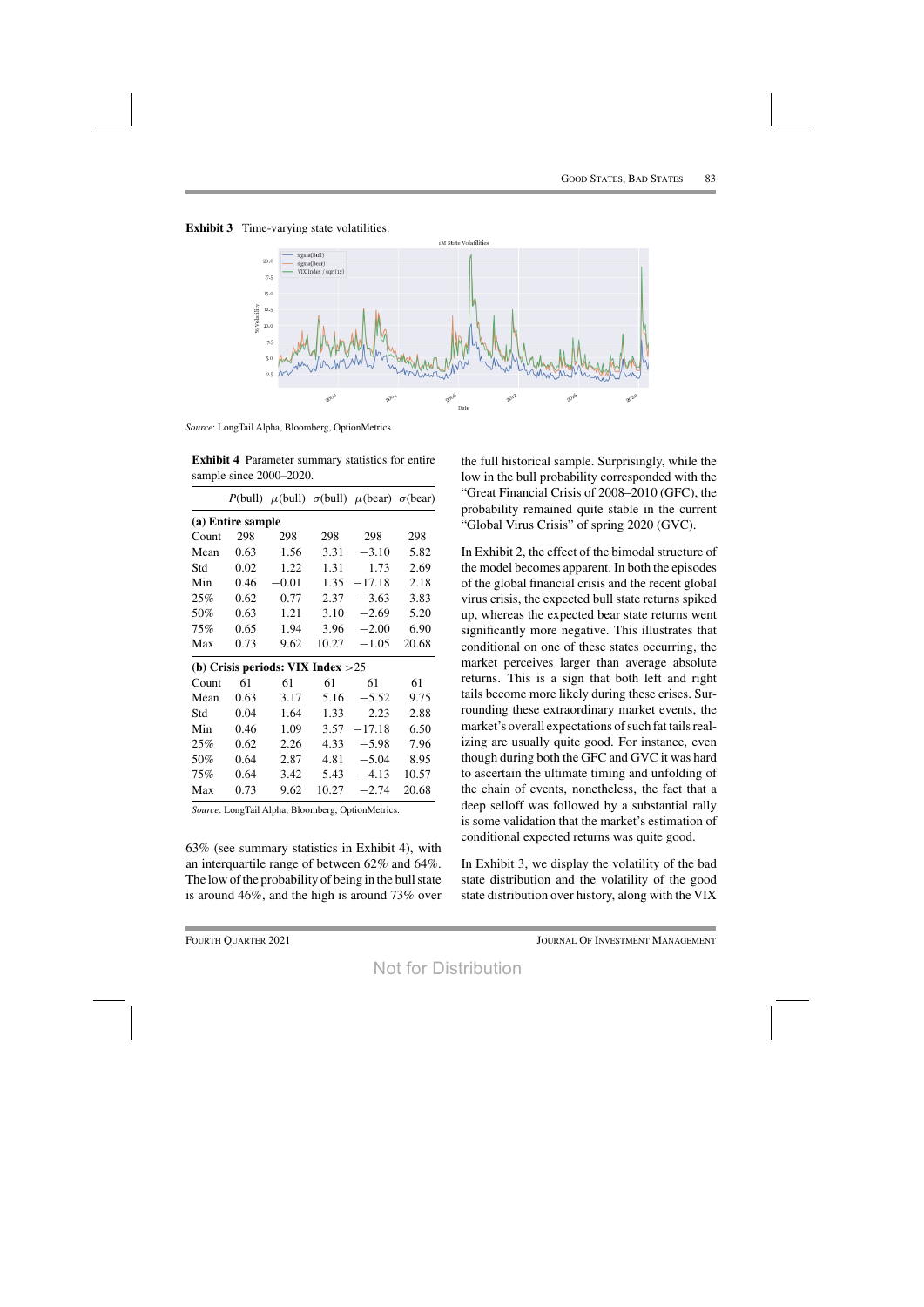index (normalized to monthly horizon to match the estimated volatilities). A couple of observations stand out. First, the increase in volatility is tracked by the VIX quite well. However, the VIX spikes are predominantly capturing the spike up in the bear state volatility. In other words, the equity index options market, at one-month horizon, is predominantly capturing downside crash risk. Thus, selling the VIX (via futures) has been roughly equivalent to selling downside crash risk. This is consistent with the idea that the volatility risk premium in the VIX is predominantly a crash risk premium. Any VIX contingent risk management strategy then is largely a downside risk management strategy if historical data is reliable.

Interestingly, the mixture parameter  $p$  is less variable over time and stays roughly 63% over the entire period, indicating a relatively constant higher probability of being in a bull market. This was somewhat surprising to us, since much recent work in behavioral finance suggests that systematic mis-estimation of tail probabilities could be behind the option skew. It is possible that our model in this paper is too simplistic, or it is possible that over this period the market consistently believed that eventually all selloffs are temporary and will turn into rallies. The sample set has coincided with large central bank stimulus targeting asset prices, and recent action by central banks to boost liquidity and thus equity markets proposes a mechanism by which this belief could have been reaffirmed.

We conclude from this simple analysis that for the equity markets, the divergence between bull and bear states is primarily quantified in terms of the consequences, i.e. the expected returns and volatilities of the states, rather than the probabilities of the states.

Exhibit 4 summarizes the statistics for the five parameters over the long-term history. We have

split the exhibit into two parts. The upper part shows the statistics for all periods combined, whereas the lower part shows the statistics only for the periods where the VIX was over 25, which we call "crisis" periods. The crisis period observations corresponded to roughly one-fifth, or 20%, of the total observations. The main observation from this table is that even though the mean probability of switching between states does not change very much, the conditional expected returns and volatilities in the crisis period roughly double in absolute value when compared to the periods that include all the data.

To summarize all these results, Exhibit 5 displays the probability densities of the parameters fit over two periods: the entire sample and during crisis periods when the VIX index is greater than 25. As discussed, during the crisis periods, bull state and bear state returns are higher and lower, respectively, than they are over the whole sample, i.e. the disagreement between mean returns in these states increases. Additionally, the standard deviation of the returns increases, i.e. investors become more uncertain about the levels of these returns.

Interestingly, over the 20-yearlong dataset, we find that whereas the probability distribution of the switching parameter (between good states and bad states) fattens somewhat during crises, its mean remains largely unchanged. Thus, despite increased uncertainty on which state the future will bring, the odds are that we end up in the bull state. This has consequences for portfolio construction and risk management. Looking at the second panel of Exhibit 5, this analysis suggests that periods of heightened uncertainty are periods where excess liquidity can be deployed for higher ex-ante returns. In other words, crisis creates opportunities for higher ex-ante returns as long as one does not fall into the bad state of low or negative returns permanently.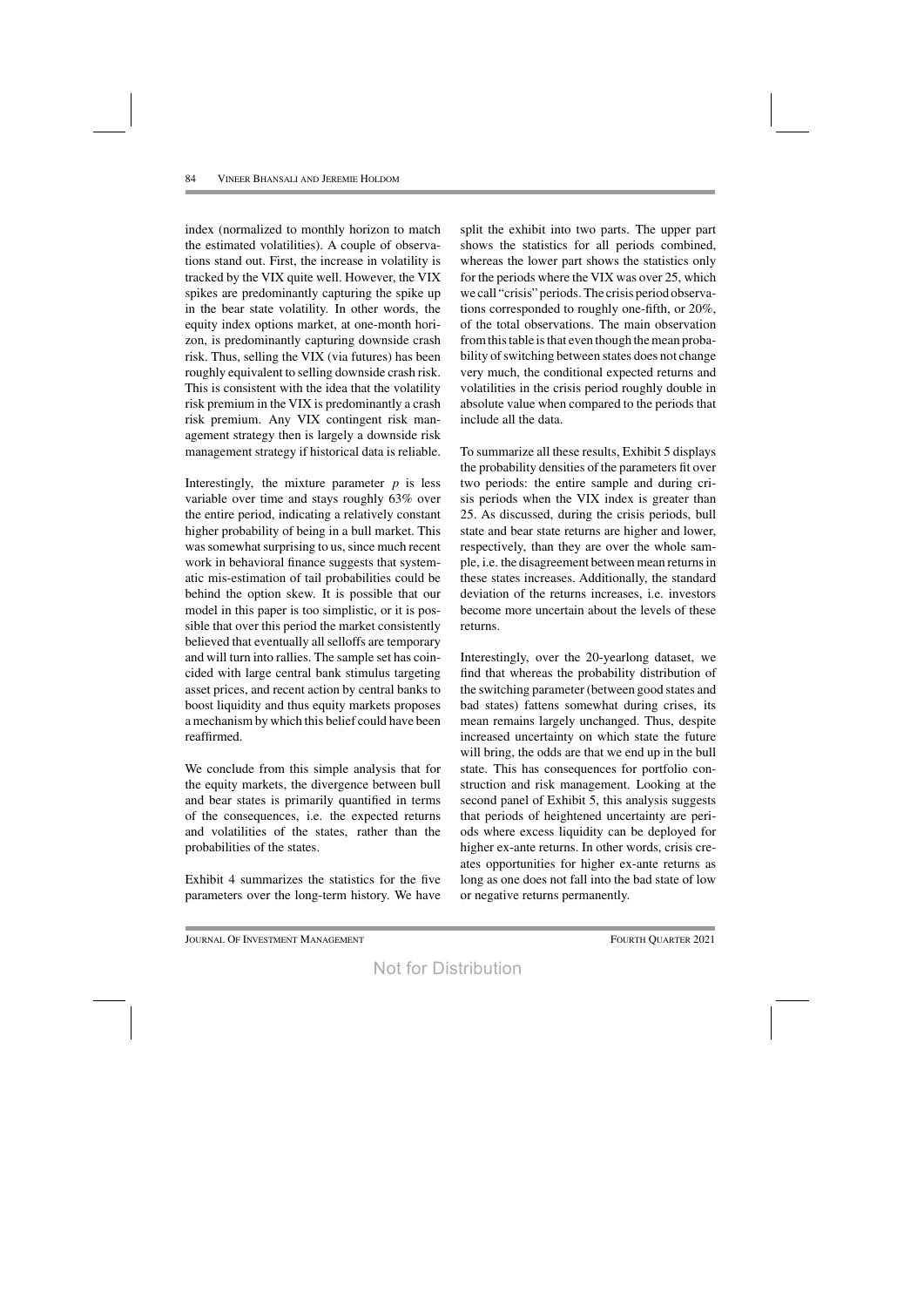

**Exhibit 5** Parameter densities over entire sample and crisis periods from 2000 to 2020.

*Source*: LongTail Alpha, Bloomberg, OptionMetrics.

One way to achieve this asymmetric outcome is to insure against crises using tail hedging or other risk mitigation strategies, so that the hedges allow one to allocate liquidity during crises. The last panel of Exhibit 3 also suggests that while implied bear state volatilities are generally higher than bull state volatilities, the uncertainty in bear state volatility distributions is also higher, i.e. the probability distribution of bear state volatility is fatter than the bull state distribution. Furthermore, the bear state volatility distribution, especially during crises, has a very fat right skew, which points to heightened perceived tail risk in crises events. This observation has important consequences for the construction of risk premium portfolios. To the extent that risk premium portfolios are exposed to shocks to volatility, they need to be able to not only withstand, but actually to increase their exposure to risk premium harvesting strategies during crises. As the events of 2020 illustrated, however, many risk premium harvesting strategies were actually forced to de-risk during the sharp market selloff of early 2020, and in the process missed the opportunity to benefit from the increased risk premium realized in the aftermath of the selloff. To us, it seems that one practical way to avoid such an outcome in the future is to approach the risk premium portfolio construction problem as one would do in the insurance market, i.e. for every insurance policy sold, also consider purchasing some re-insurance to cut off fat tail risk when premiums are low and the markets are in a good state. This would prevent forced liquidation, and further create even better opportunities in periods when there is a crisis and the volatility risk premium is much higher than normal.

## **3 Historical Analysis of Mixing from the 2016 U.S. Election**

The 2016 Presidential election was an event for the record books. Prior to the election, there was general consensus that Hillary Clinton would win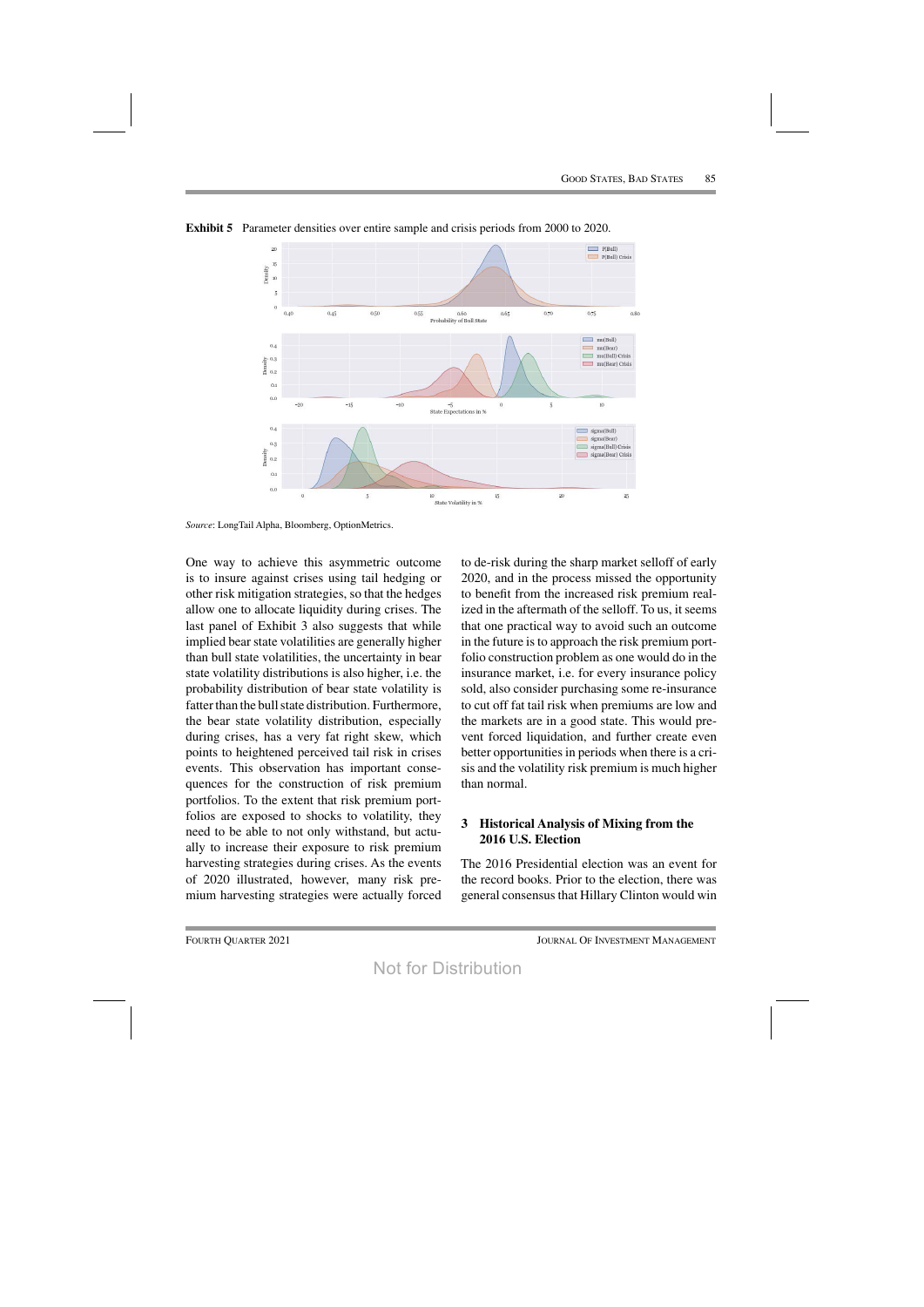the election. The possibility of a Trump win coming into Election Day was low, and conditional on a Trump win, the market was expected to fall sharply. As the results started to come in on election night showing a possible Trump win, the S&P index futures markets fell to their maximum downside limit. However, as the full impact of market friendly tax proposals under a Trump administration became known, the market rallied sharply, and continued an almost 60% ascent over the next few years.

Following the methodology described earlier, the binary distribution is fit on dates before and after the 2016 U.S. election. The dates chosen were 11/4/2016 and 11/11/2016, while the actual election took place on 11/8/2016. Exhibit 6 summarizes the fitted parameters of the binary mixture distributions using implied volatilities for one-month options.

**Exhibit 6** 1M parameters pre- and post-2016 presidential election.

| Date            |      |      | P(bull) $\mu$ (bull) $\sigma$ (bull) $\mu$ (Bear) $\sigma$ (bear) |      |
|-----------------|------|------|-------------------------------------------------------------------|------|
| 11/4/2016 0.59  | 2.34 | 2.87 | $-2.83$                                                           | 5.35 |
| 11/11/2016 0.63 | 1.05 |      | $2.00 -1.94$                                                      | 3.86 |

*Source*: LongTail Alpha, Bloomberg, OptionMetrics.

**Exhibit 7** 1M densities pre- and post-2016 Presidential election.

The parameters fit the narrative for this event very intuitively. Before the U.S. election date, investors naturally were worried about possible outcomes and as such perceived risks were generally higher, being reflected in much higher volatilities over the next month for both bull and bear states (see Exhibit 6). On the other hand, they were also confident that candidate Clinton was going to win the election, which at the time was perceived as the outcome more favorable to the markets. As such, forward-looking returns were bullish. The night of the election, there were huge swings in markets as nervous investors lost their risk appetite as returns showed the possibility of a Trump win. A week after the election, the markets reflected optimism in the pro-growth policies of a Trump administration and a RepublicanCongress. Thisreduced the bimodality as both bullish and bearish sentiment retreated to normal levels. Exhibit 7 illustrates the fitted mixture densities pre- and post-election. The vertical lines represent the location of the spot price relative to the strikes pre- and post-election.

### **4 Real-Time Mixing: The 2020 U.S. Election**

At the time of this writing, Presidential elections in the U.S. for the 2020 were just concluded,



*Source*: LongTail Alpha, Bloomberg, OptionMetrics.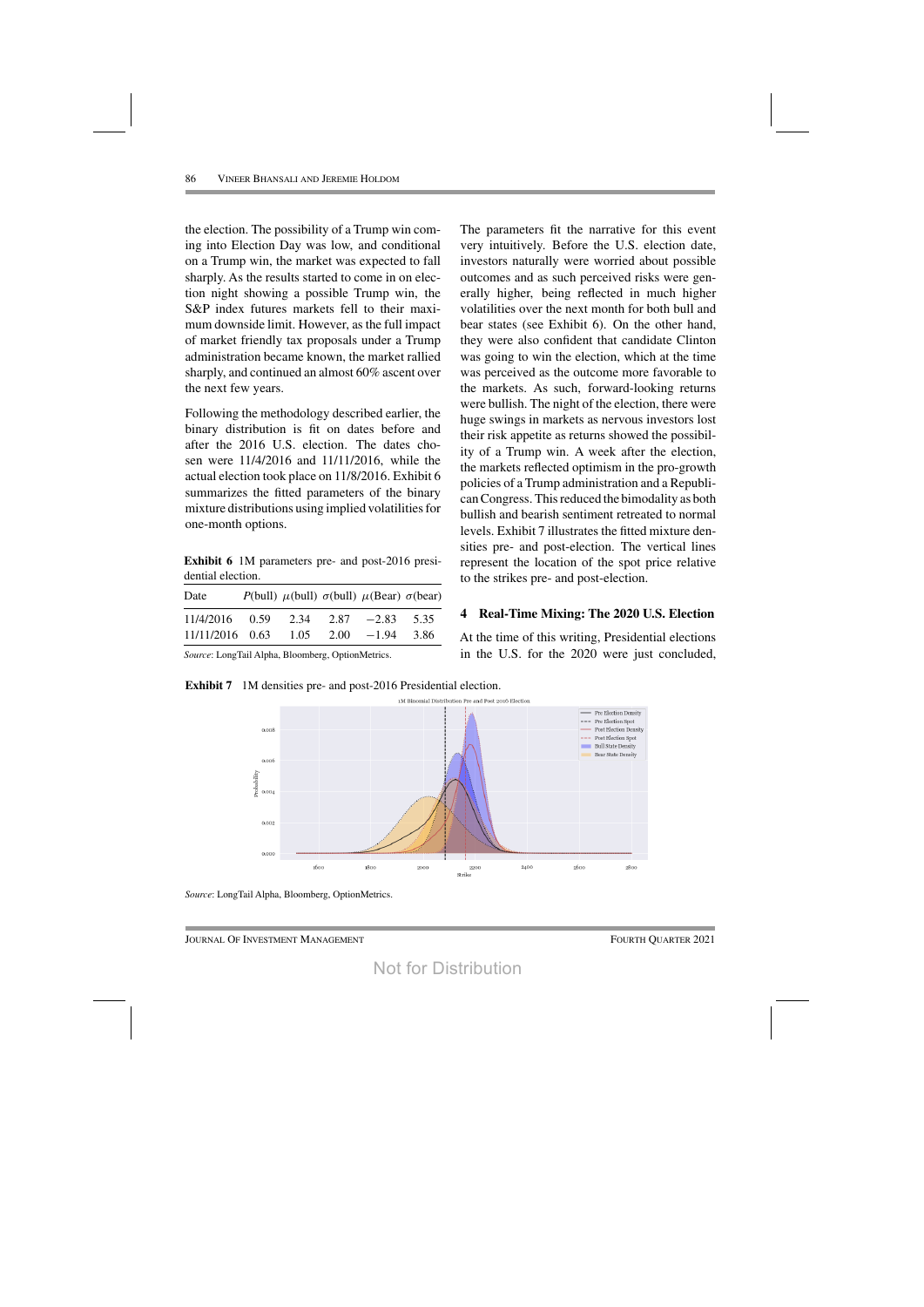but the results were not officially accepted by the incumbent, Donald Trump. The general perception in the markets is that the Democratic candidate, Joe Biden, is less business and market friendly. Muddying the analysis is the fact that as of this writing (mid-November 2020), Congressional elections are also somewhat undetermined. The general consensus in the markets is that if both the House and the Senate turn Democrat, the Trump tax friendly initiatives will be swiftly overturned, and this would be negative for the companies who have benefited from lower taxes. On the other hand, a split Congress would make any tax changes much harder to implement, so "status quo", i.e. not large changes, would be more market friendly.

The parameter estimates are displayed in Exhibit 8. As we can see the probability of being in the bull and bear states has not changed. This

**Exhibit 8** 1M parameters pre- and post-2020 presidential election.

| Date            |      | P(bull) $\mu$ (bull) $\sigma$ (bull) $\mu$ (bear) $\sigma$ (bear) |  |
|-----------------|------|-------------------------------------------------------------------|--|
| 10/30/2020 0.64 | 3.82 | $4.98 - 7.88$ 11.21                                               |  |
| 11/11/2020 0.64 | 1.73 | $3.66 -3.76 6.02$                                                 |  |

*Source*: LongTail Alpha, Bloomberg, OptionMetrics.

**Exhibit 9** 1M densities pre- and post-2020 Presidential election.



*Source*: LongTail Alpha, Bloomberg, OptionMetrics.

above, or could be due to the fact that the stock market is increasingly reliant on the aid from the Federal Reserve. Looking at the volatility estimates, we see that both bull and bear state volatilities have collapsed in the aftermath of the election, but the bear state volatility has seen a larger percentage decline than the bull state volatility. The conditional negative expected bear state return has also fallen by over half, accompanied by a fall in the bear state uncertainty. This suggests to us that the passing of the election has taken out the election event risk, with the markets left generally comfortable that the stimulus action from the Fed, and potential future fiscal action is on balance good for the stock market.

could be partly due to the status quo described

Finally, as displayed in Exhibit 9, we can see that both state densities have both shifted to the right and narrowed substantially. The very significant compression of the bear state density shows again that the possibility of a large fat left tail event has been truncated as the election day has passed. While there is still uncertainty on the final outcome of the election, as of this writing, it seems that the markets are implying little further uncertainty or unexpected events over the next month. It is not the place for us to express our own views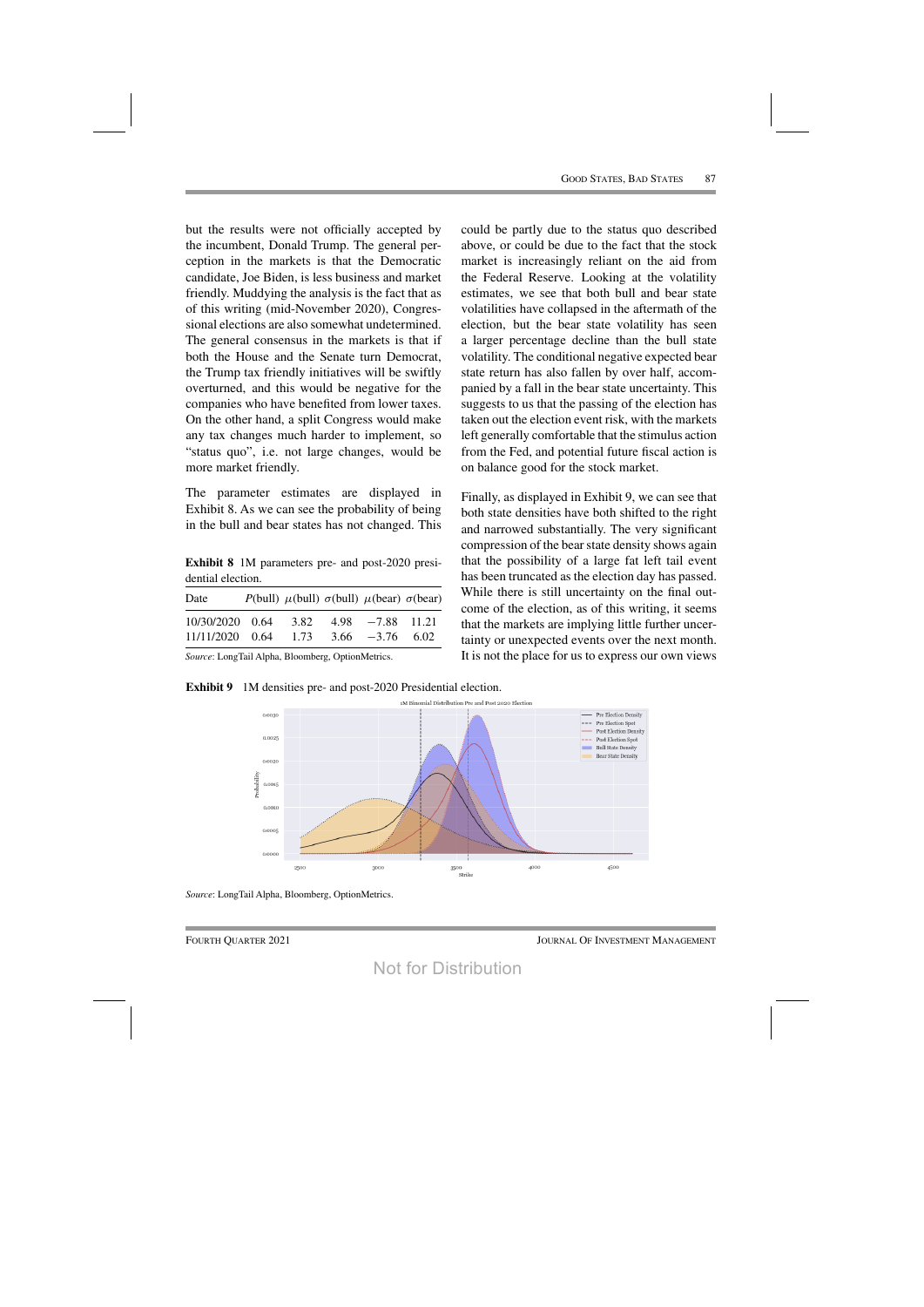on the matter, but to the extent that market participants have the opposite view on the possibility of more uncertainty, we hope the quantification in this section is helpful in creating better portfolio postures if indeed the market consensus turns out to be wrong.

## **5 What can we do about it? How Bimodality can Affect Portfolio Construction**

The analysis discussed so far has several implications for portfolio construction that we will illustrate with some examples.

First, for investors who are only concerned with the tradeoff between expected returns and volatility, which is one of the core assumptions in mean variance asset optimizations, then switching out a unimodal distribution of returns for a bimodal distribution will have no impact on the optimal allocation. But, as discussed in Bhansali (2013), to the extent that investors believe tails are important in the portfolio construction process, using a bimodal distribution to model risky asset returns will reduce the optimal allocation of the risky asset in a portfolio.

Exhibit 10 shows the statistics for a unimodal and a bimodal distribution. The bimodal distribution takes the same  $\sigma_A$ ,  $\sigma_B$  parameters as the distribution from 11/11/2020 in Exhibit 8 and its  $\mu_A$ ,  $\mu_B$  parameters are selected to match the annualized return of the S&P 500 index from 01/01/1985 to 10/31/2020. The unimodal distribution is constructed to have the same annualized return and volatility as the bimodal distribution. Notice that the skewness and kurtosis of the bimodal distribution show that it has a fatter left tail.

Next, in order to determine an optimal allocation to risky assets like stocks, we need to assume a utility function of returns, which simply means

|  |                                           |  | <b>Exhibit 10</b> Unimodal and bimodal distribution |
|--|-------------------------------------------|--|-----------------------------------------------------|
|  | statistics for asset allocation exercise. |  |                                                     |

|                       | Unimodal<br>Distribution | <b>Bimodal</b><br>Distribution |
|-----------------------|--------------------------|--------------------------------|
| P(bull)               | 1                        | 0.64                           |
| $\mu$ (bull)          | 0.63%                    | 2.61%                          |
| $\sigma$ (bull)       | 5.26%                    | 3.66%                          |
| $\mu$ (bear)          | <b>NaN</b>               | $-2.88\%$                      |
| $\sigma$ (bear)       | NaN                      | $6.02\%$                       |
| Annualized            | 9.29%                    | $9.29\%$                       |
| expected return       |                          |                                |
| Annualized volatility | 18.36%                   | 18.36%                         |
| <b>Skewness</b>       | 0.16                     | $-0.46$                        |
| Kurtosis              | 3.04                     | 3.40                           |

*Source*: LongTail Alpha, Bloomberg, OptionMetrics.

defining investors' preferences over increases and decreases of their wealth. Exhibit 11(a) shows the optimal portfolio allocation for both the unimodal and bimodal distributions using a quadratic utility function designed to focus on the tradeoff between expected returns and volatility. Since both distributions have the same annualized return and volatility, and the quadratic utility function ignores the impact of higher moments on preferences by construction, we can see that the optimal allocations are identical.

Because the mean variance utility function is only concerned with the first and second moments of the distribution, it does not incorporate preferences coming from either the left or the right tail of the distribution. To illustrate this point we will look at two games. In game one, investors have to decide between a guaranteed  $+5\%$  return and a coin toss between receiving  $0\%$  or  $+10\%$ . In game two, the mirror image of game one, investors decide between a guaranteed −5% loss and the coin toss between losing 0% or  $-10\%$ . In both games, most investors would pick the sure thing because the coin tosses have an additional element of risk. Under a mean variance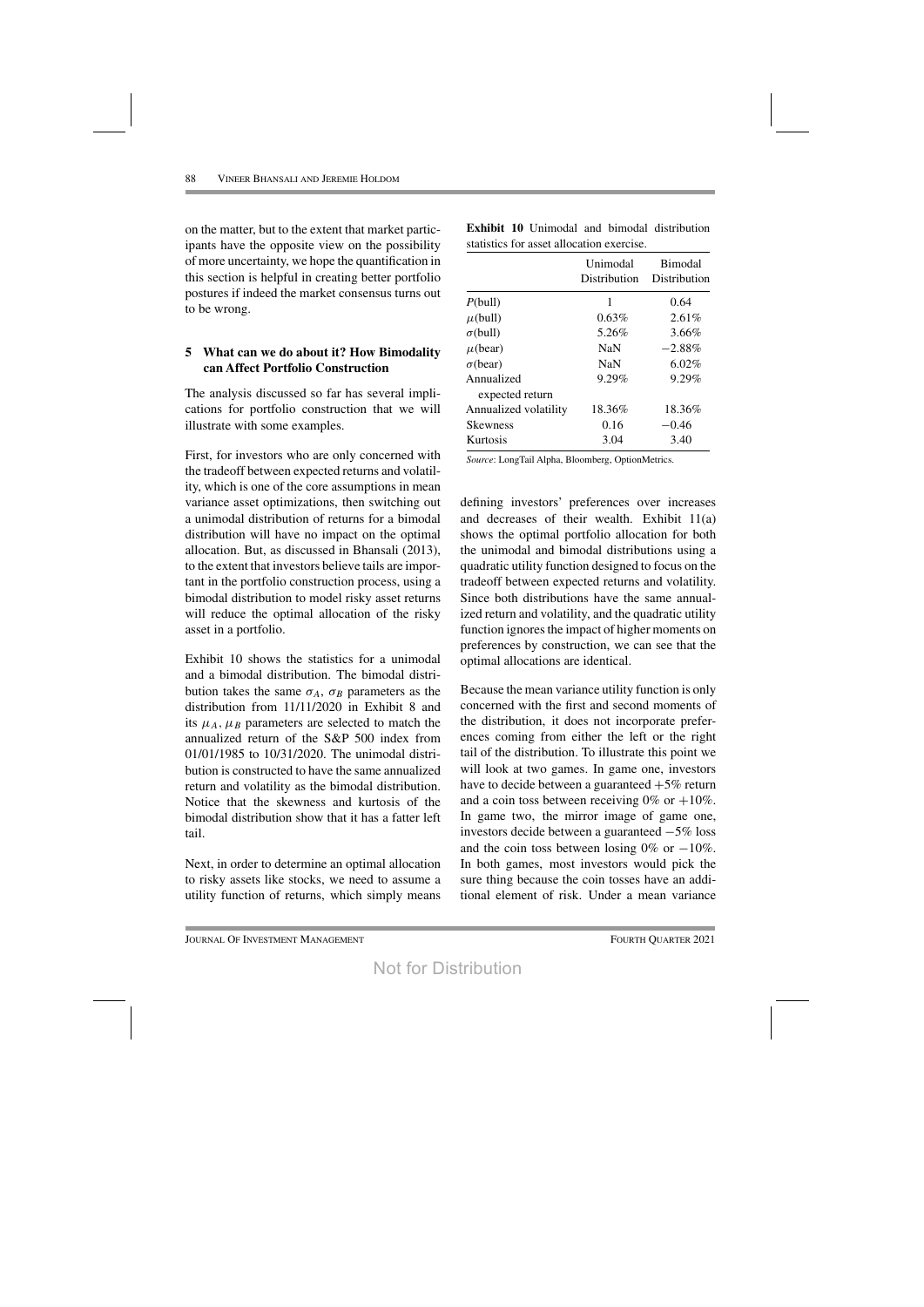**Exhibit 11** Optimal allocation for quadratic and CRRA utility functions under unimodality and bimodality.

| Unimodal Bimodal          |  |
|---------------------------|--|
| Distribution Distribution |  |

(a) The utility function used to construct the optimal allocation is of a quadratic form  $u(r) = r \eta r^2$  where r is the corresponding return on the portfolio consisting of the S&P 500 index and cash yielding zero. This utility function creates amean variance optimization problemand in this example  $n = 2$ .

| Optimal weight to           | 0.67     | 0.67     |
|-----------------------------|----------|----------|
| S&P 500 index               |          |          |
| Optimal weight to cash      | 0.33     | 0.33     |
| Portfolio annualized return | $6.27\%$ | $6.27\%$ |
| Portfolio annualized        | 12.39%   | 12.39%   |
| volatility                  |          |          |
| Portfolio skewness          | 0.16     | $-0.46$  |
| Portfolio kurtosis          | 3.04     | 3.40     |
|                             |          |          |

(b) The utility function used to construct the optimal allocation is a power utility function  $u(r)$  =  $\frac{(r)^{1-\eta}-1}{1-\eta}$  and in this example  $\eta = 4$ .

| Optimal weight to           | 0.7    | 0.66    |
|-----------------------------|--------|---------|
| S&P 500 index               |        |         |
| Optimal weight to cash      | 0.3    | 0.34    |
| Portfolio annualized return | 6.49%  | 6.14\%  |
| Portfolio annualized        | 12.82% | 12.13%  |
| volatility                  |        |         |
| Portfolio skewness          | 0.16   | $-0.46$ |
| Portfolio kurtosis          | 3.04   | 34      |

*Source*: LongTail Alpha, Bloomberg, OptionMetrics.

framework, the perceived benefit of locking in the gain is the same as the perceived benefit of locking in the loss. However, most investors would agree that the guaranteed loss in game 2 is much more valuable than the guaranteed gain in the first game, i.e. that negative tailsmatter. Thisis consistent with the behavior of option participants that bid up the put skew of risky assets. Exhibit 11(b) incorporates these preferences by looking at the optimal allocations using a CRRA ("constant relative risk aversion") utility function. In contrast to Exhibit  $11(a)$ , we can see that the negative skewness and the higher kurtosis of the bimodal distribution reduce the optimal allocation to the S&P 500 index by 4%.

Another way portfolio construction is impacted is if we believe that some of the market implied distribution estimates are inaccurate. For example, suppose the risk-neutral estimate of 64% probability of being in the good state over the next month was too high, and that the true probability was closer to 50%. Furthermore let us assume that the outcomes in the good state and bad state were unchanged from what is shown in Exhibit 10, i.e. the expected returns and volatilities were accurate. How would we implement this view?

A reduction in the probability reduces the weighted average expected return since the bad state expected return is lower. Similarly, the

**Exhibit 12** Bimodal distributions with decreased bull state probability.

|                               | <b>Bimodal</b><br>Distribution | <b>Bimodal</b><br>Distribution with<br>$P(bull) = 0.5$ |
|-------------------------------|--------------------------------|--------------------------------------------------------|
| P(bull)                       | 0.64                           | 0.5                                                    |
| $\mu$ (bull)                  | $2.61\%$                       | $2.61\%$                                               |
| $\sigma$ (bull)               | $3.66\%$                       | 3.66%                                                  |
| $\mu$ (bear)                  | $-2.88%$                       | $-2.88\%$                                              |
| $\sigma$ (bear)               | $6.02\%$                       | $6.02\%$                                               |
| Annualized<br>expected return | $9.29\%$                       | 0.26%                                                  |
| Annualized<br>volatility      | 18.36%                         | 19.44%                                                 |
| Skewness                      | -0.46                          | $-0.34$                                                |
| Kurtosis                      | 3.4                            | 3.08                                                   |

*Source*: LongTail Alpha, Bloomberg, OptionMetrics.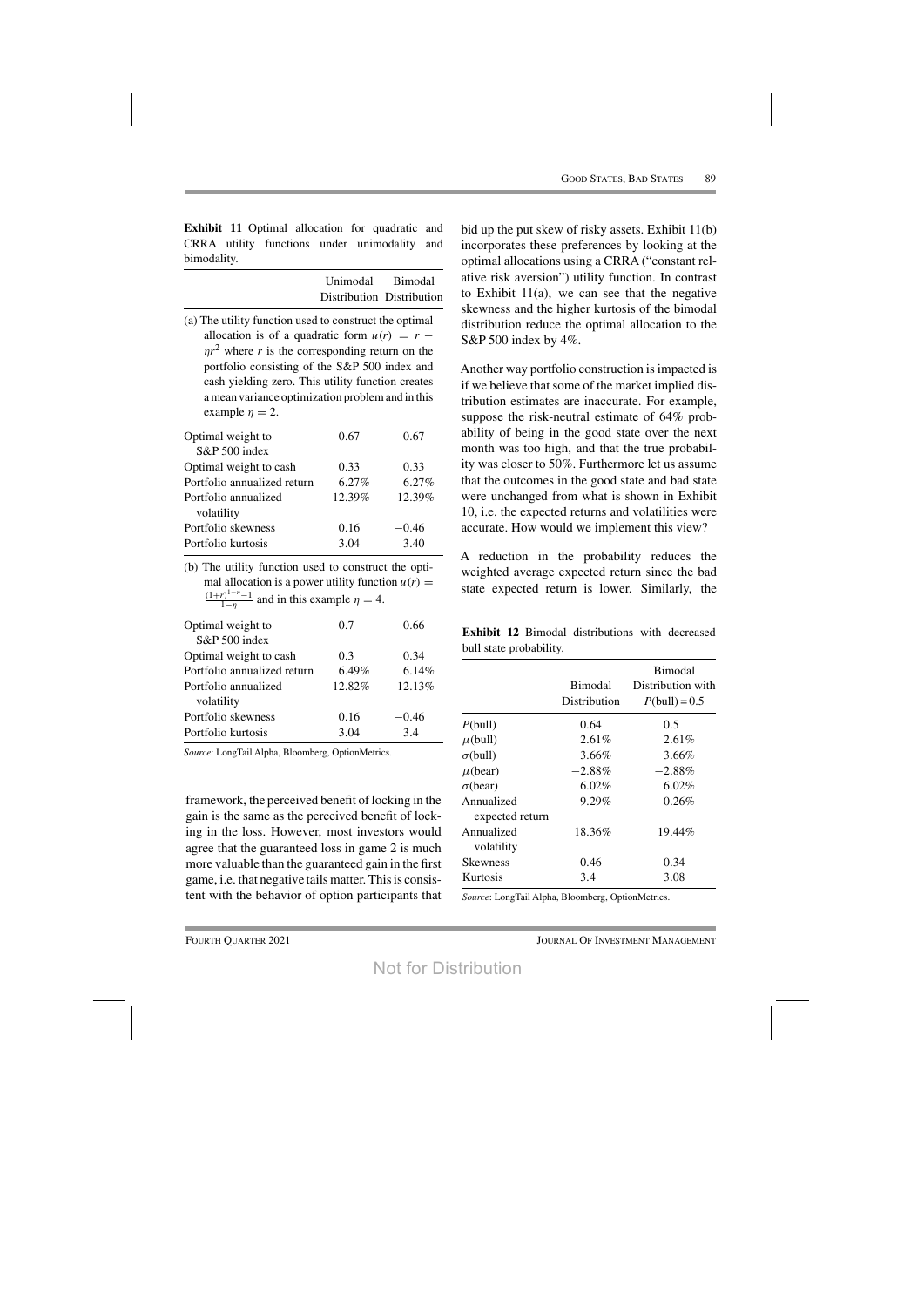|                                                                                     | Bimodal | <b>Bimodal</b><br>Distribution<br>with |
|-------------------------------------------------------------------------------------|---------|----------------------------------------|
|                                                                                     |         | Distribution $P_{\text{[bull]}} = 0.5$ |
| (a) Optimal portfolio consists of the S&P 500 index<br>and cash yielding zero.      |         |                                        |
| Optimal weight to<br>S&P 500 index                                                  | 0.66    | 0.02                                   |
| Optimal weight to cash                                                              | 0.34    | 0.98                                   |
| Portfolio annualized return                                                         | 6.14%   | 0.01%                                  |
| Portfolio annualized<br>volatility                                                  | 12.13%  | 0.38%                                  |
| Portfolio skewness                                                                  | $-0.46$ | $-0.34$                                |
| Portfolio kurtosis                                                                  | 3.40    | 3.08                                   |
| (b) Optimal portfolio also includes a one-month 5%<br>OTM put on the S&P 500 index. |         |                                        |
| Optimal weight to<br>$S\&P 500$ index                                               | 0.67    | 0.12                                   |
| Optimal weight to cash                                                              | 0.2     | 0.39                                   |
| Optimal (notional) weight<br>to 5% OTM put                                          | 0.13    | 0.49                                   |
| Portfolio annualized return                                                         | 6.99%   | 4.02%                                  |
| Portfolio annualized<br>volatility                                                  | 11.88%  | 2.30%                                  |
| Portfolio skewness                                                                  | -0.29   | 1.74                                   |
| Portfolio kurtosis                                                                  | 3.06    | 8.93                                   |
|                                                                                     |         |                                        |

**Exhibit 13** Optimal allocations for bimodal distributions.

(c) Optimal portfolio also includes a one-month 5% OTM call on the S&P 500 index.

| Optimal weight to           | 0.62    |       |
|-----------------------------|---------|-------|
| S&P 500 index               |         |       |
| Optimal weight to cash      | 0.12    | 0.48  |
| Optimal (notional) weight   | 0.26    | 0.52  |
| to 5% OTM call              |         |       |
| Portfolio annualized return | 7.36%   | 2.96% |
| Portfolio annualized        | 12.17%  | 2.50% |
| volatility                  |         |       |
| Portfolio skewness          | $-0.14$ | 3.98  |
| Portfolio kurtosis          | 3.6     | 22.65 |

*Source*: LongTail Alpha, Bloomberg, OptionMetrics.

volatility of the full distribution would now have a higher value. Exhibit 12 shows the changes in the bimodal distribution statistics when moving to a 50% probability of being in a bull state. The net effect on the optimal portfolio, which we can see in Exhibit 13(a), is that the allocation to the S&P 500 index is reduced by 64%.

Given that we have a higher expectation of volatility and lower expectation of return than the option implied values, we can do a number of things. As discussed in Bhansali (2013), we would see the value of long volatility strategies, i.e. via the purchase of options. To achieve this, we could simply implement long put option strategies on the existing asset allocation, or replace some of the long equity position with call options. Exhibits 13(b) and (c) show the optimal portfolio allocations when including a put option or a call option to the portfolio. This naturally shows the benefits conferred by including options in more robust portfolio construction in the presence of uncertainty about future states of the world.

#### **6 Conclusion**

We use a simple mixture distribution framework based on five parameters to estimate the probability distributions of good and bad, or bull and bear states, as reflected in options markets. Our main findings are that implied return distributions change significantly during normal and stressed market situations, and in particular the uncertainty in both distributions also changes significantly during market stresses. We apply this to both the 2016 U.S. Presidential election, and also to the 2020 Presidential election. Our practical conclusions are intuitive and logical: investors faced with highly unpredictable states can manage their portfolios more effectively by dynamically allocating between risky and riskless assets and also by using options. This illustrates